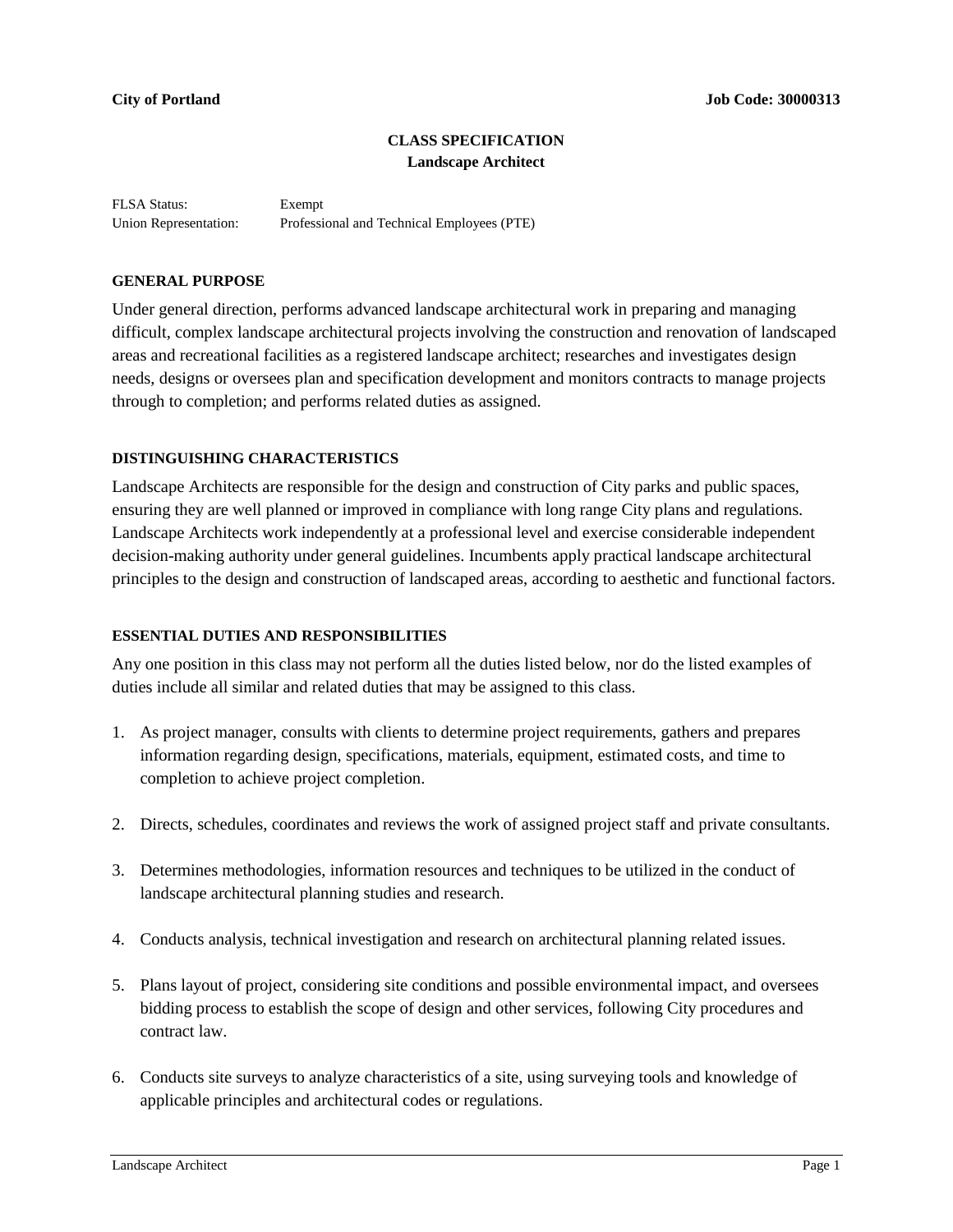- 7. Develops conceptual designs to optimize site utilization; prepares preliminary and final landscape architectural design drawings and construction details.
- 8. Prepares construction documentation including design specifications, bidding documents and construction contracts.
- 9. Meets with citizen groups, technical committees and public agencies to explain and describe project plans, generate support and develop project participation by sharing project goals and purposes using charts, graphs and drawings.
- 10. Administers construction contracts and conducts periodic onsite observation of work in progress to ensure contract compliance; develops cost estimates and project schedules; prepares financial and legal contract documents and monitors project budgets to achieve successful project completion and/or grant compliance.
- 11. Develops master plans.

## **OTHER DUTIES**

1. Organizes and directs volunteer efforts.

#### **MINIMUM QUALIFICATIONS**

#### **Knowledge of:**

- 1. Landscape architecture, recreational facilities planning and urban design principles, practices, current trends, regulations, standards and laws applicable to the area of specialization.
- 2. Project management methods and practices for planning, budgeting, scheduling, monitoring performance and evaluating results.
- 3. Administrative practices and policies related to budget, personnel and cost control.
- 4. Safety, access and environmental regulations, laws and practices governing operational activities and related potential employee, citizen and environmental effects and their mitigation.
- 5. Information technology and computer capabilities applicable to functional responsibilities.
- 6. Basic principles and techniques related to community involvement.

#### **Ability to:**

- 1. Plan, assign, supervise and coordinate the work of project staff and outside consultants.
- 2. Apply federal, state and city laws, codes, standards and urban planning and design concepts and practices applicable to landscape design and park and public space construction.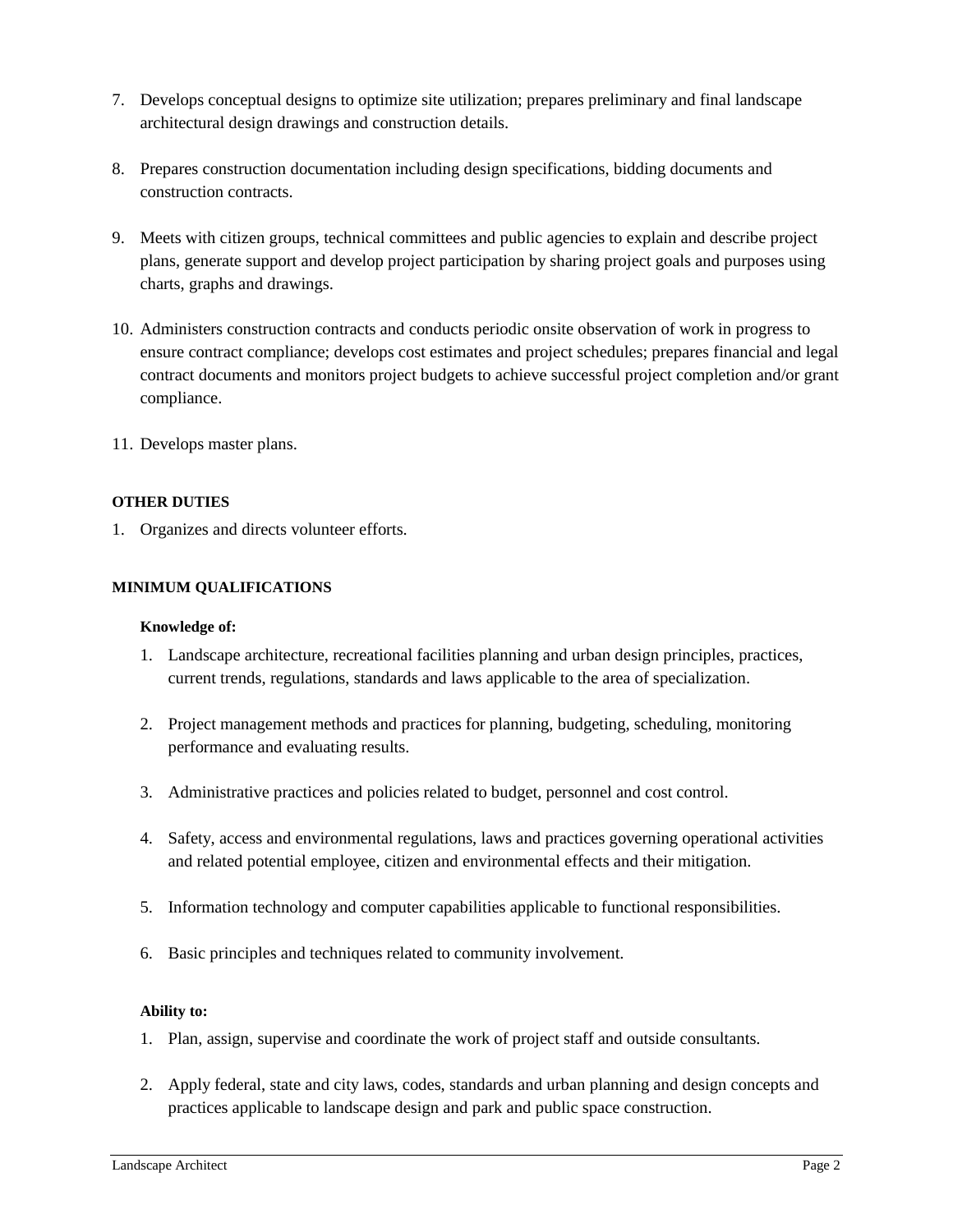- 3. Prepare and interpret planning and construction documents, codes, regulations and complex urban design materials.
- 4. Perform site evaluation, assessing physical and environmental constraints, potential for development in meeting community needs and stakeholder interests and concerns.
- 5. Read and interpret architectural, engineering, typographic, geologic, hydrologic maps, plans and charts.
- 6. Communicate effectively orally and in writing, including communicating technical material to non-technical audiences and the public.
- 7. Interact effectively, engage in problem solving and team building and partner with citizens, community groups and contractors.
- 8. Operate a personal computer using standard or customized software applications appropriate to assigned tasks including automated and manual drafting equipment.
- 9. Establish and maintain effective working relationships with managers, design and engineering consultants, contractors, community representatives and others encountered in the course of work.

# **Training and Experience:**

A typical way of obtaining the knowledge, skills and abilities outlined above is graduation from a fouryear college or university with a major in architecture; and at least four years of progressively responsible landscape and recreational facility planning and design experience; or an equivalent combination of training and experience.

## **Licenses; Certificates; Special Requirements:**

A valid state driver's license.

- A valid certificate to practice as a registered Professional Landscape/Architect.
- A valid Oregon Professional Landscape/Architect Certificate within six months after appointment.

# **PHYSICAL AND MENTAL DEMANDS**

Persons with disabilities may be able to perform the essential duties of this class with reasonable accommodation. Reasonable accommodation will be evaluated on an individual basis and depends, in part, on the specific requirements for the job, the limitations related to disability and the ability of the hiring bureau to accommodate the limitation.

## **SPECIALTIES**

Positions in this class are assigned to one of the following specialties: Generalist (GEN), Landscape Plan Review and Inspection Specialty (LPRIS). Positions assigned to the Generalist specialty are defined in the General Purpose and Essential Duties and Responsibilities sections of the class specification.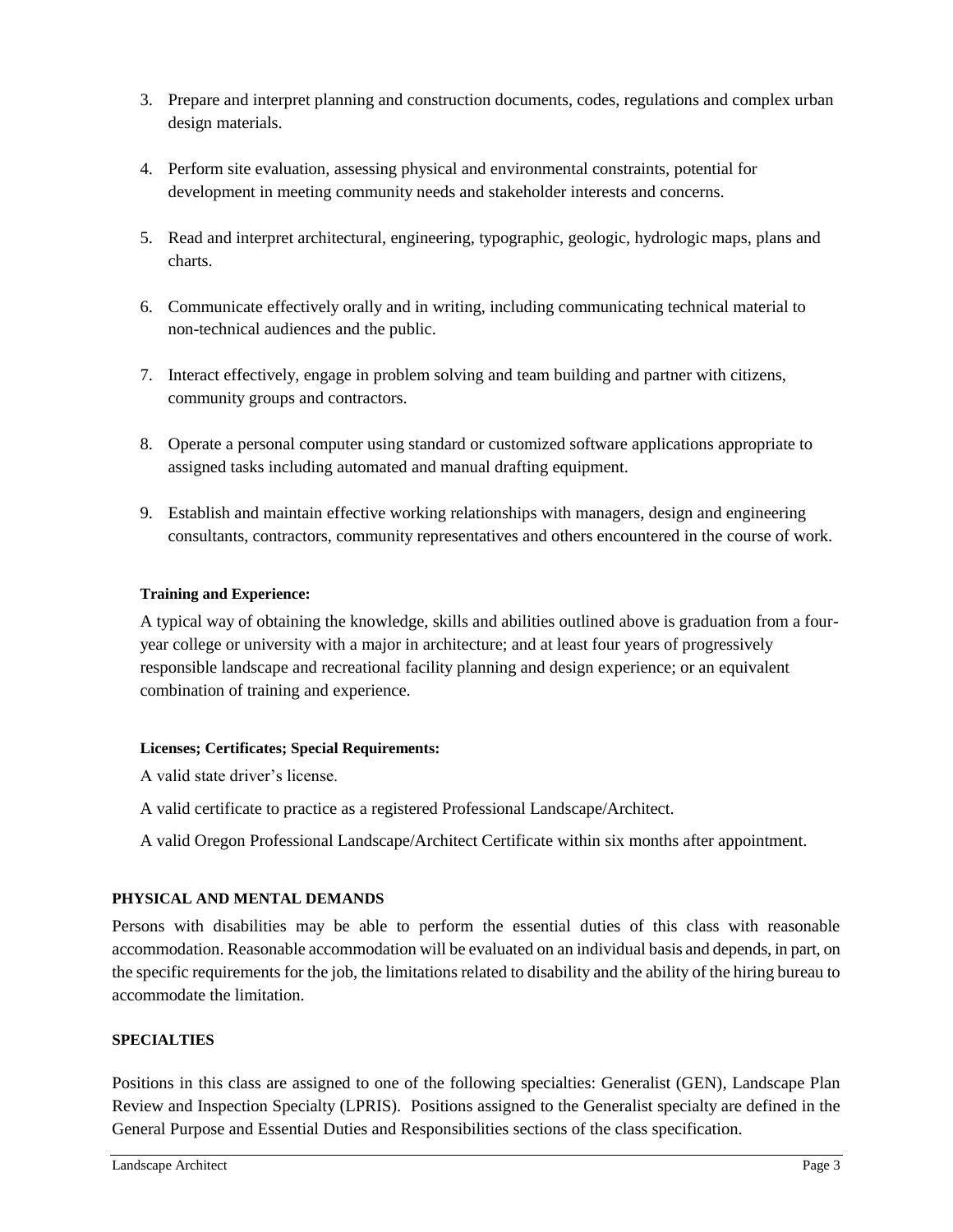# **Class History:**

| Adopted:                                                                         | $01-01-90$ | Class created as a result of consolidating the following COPPEA classes:                          |
|----------------------------------------------------------------------------------|------------|---------------------------------------------------------------------------------------------------|
|                                                                                  |            | 3135 Parks Designer                                                                               |
|                                                                                  |            | 3137 Project Architect                                                                            |
|                                                                                  |            | 3211 Facility Planner                                                                             |
| Revised:                                                                         | $04-03-95$ | Spec reviewed for supervisory language.                                                           |
| Revised:                                                                         | $07-01-01$ | Spec revised as part of the COPPEA Classification and Compensation study.                         |
|                                                                                  |            | Landscape Architect (6003) class created from the following COPPEA classes:                       |
|                                                                                  |            | Architect<br>3134                                                                                 |
| Revised:                                                                         | $10-01-04$ | Addition of Landscape Plan Review and Inspection specialty.                                       |
| Revised:                                                                         | 08-01-06   | Spec history revised to reflect pre-2001 COPPEA Study history. Spec formatting<br>modified.       |
| Revised:                                                                         | $10-05-07$ | Spec revised to delete reference to Supervising Landscape Architect that was<br>abolished in 2006 |
| June 2009 - Change Job Class number from 6003 to 30000313, due to system change. |            |                                                                                                   |
| July 2017 – Updated union name from COPPEA to PTE                                |            |                                                                                                   |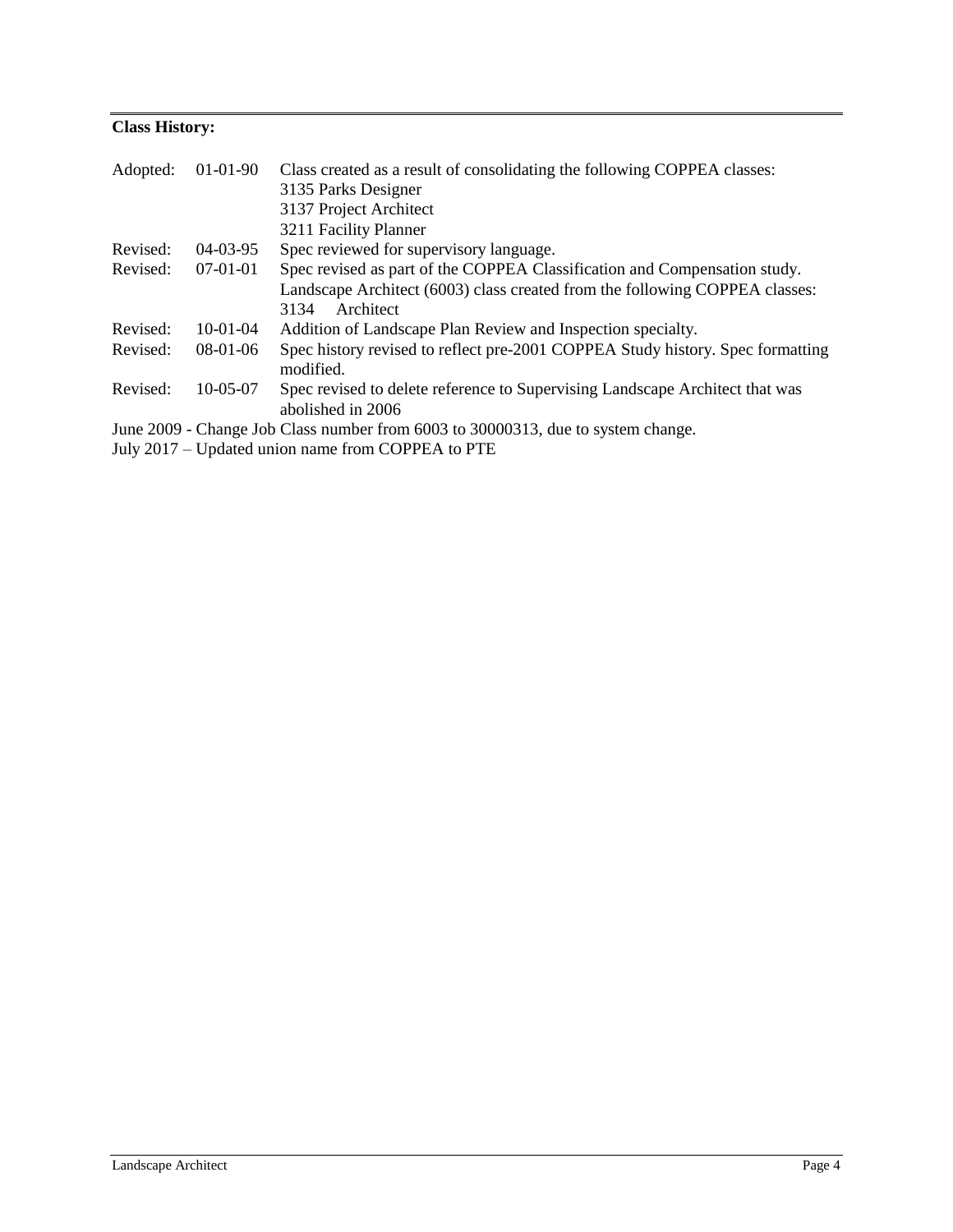## **GENERAL PURPOSE**

Under general direction, reviews and critiques plans for complex and sensitive landscaping projects; recommends and negotiates changes to achieve compliance with code; performs landscape inspections and trains others in landscape inspection; issues correction notices and other enforcement documents; develops and recommends modifications to code relating to trees and landscaping.

## **ESSENTIAL DUTIES AND RESPONSIBILITIES**

- 1. Reviews and critiques plans for the most complex and sensitive landscaping projects; may require developers to submit field amendments signed by registered architects; may recommend and negotiate solutions to code violations.
- 2. Participates in or leads public information and training sessions regarding landscape code; participates in developing public information and training materials.
- 3. Participates in developing informational materials for internal use; trains staff on how to perform simple landscape inspections.
- 4. Provides information, interpretations and assistance to developers, property owners and the public regarding land-use laws, policies, regulations, standards and procedures with respect to the submission of plans, processing of applications, code requirements and alternative options for meeting them.
- 5. Spot checks landscaping installations that have been certified by homeowners or third parties; reviews complex or sensitive installations; identifies code violations and issues correction notices and other inspection and enforcement documents and directives; works with stakeholders to resolve issues; coordinates with other BDS enforcement staff as needed.
- 6. Develops and recommends modifications to code relating to trees and landscaping.

## **MINIMUM QUALIFICATIONS**

Positions assigned to this specialty must meet the following minimum qualifications in addition to the core Minimum Qualifications requirement of this classification.

## **Knowledge of:**

- 1. Theory, principles, standards, practices and information sources related to landscape architecture, planning, horticulture, and urban design.
- 2. Federal, state and city codes related to site development.
- 3. Dispute resolution and negotiation techniques.
- 4. Interrelationships between codes relating to landscape architecture and other building, land use, and environmental codes.